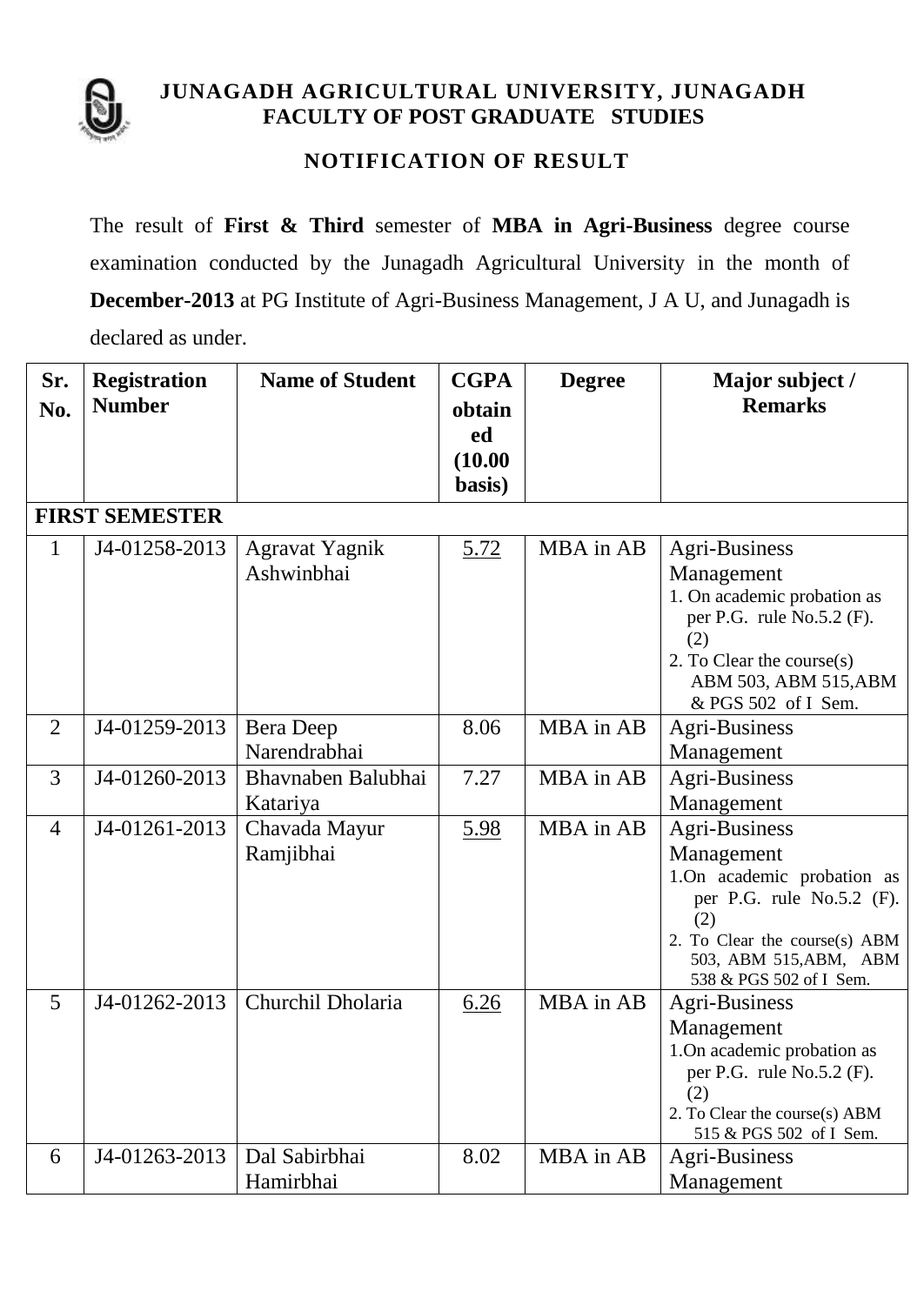|    |               |                                           |             |           | $\overline{2}$                                                                                                                                                                          |
|----|---------------|-------------------------------------------|-------------|-----------|-----------------------------------------------------------------------------------------------------------------------------------------------------------------------------------------|
| 7  | J4-01264-2013 | Dhanani Nikunj<br>Bhupatbhai              | 5.76        | MBA in AB | Agri-Business<br>Management<br>1. On academic probation as<br>per P.G. rule $No.5.2$ (F).<br>(2)<br>2. To Clear the course(s) ABM<br>503, ABM 504, ABM 510 &<br>PGS 502 of I Sem.       |
| 8  | J4-01265-2013 | <b>Dharavath Naveen</b><br>Nayak          | 7.88        | MBA in AB | Agri-Business<br>Management                                                                                                                                                             |
| 9  | J4-01266-2013 | Gadhethariya<br>Hirenkumar<br>Gangdasbhai | <u>5.79</u> | MBA in AB | Agri-Business<br>Management<br>1.On academic probation as<br>per. P.G. rule No.5.2 (F). (2)<br>2. To Clear the course(s) ABM<br>503, ABM 510, ABM 515 &<br>PGS 502 of I Sem.            |
| 10 | J4-01267-2013 | Ghimeliya Akash<br>Hareshkumar            | 5.25        | MBA in AB | Agri-Business<br>Management<br>1. On academic probation as<br>per P.G. rule No.5.2 (F).(2)<br>2. To Clear the course(s) ABM<br>503, ABM 504, ABM 510,<br>ABM 515 & PGS 502 of I<br>Sem. |
| 11 | J4-01268-2013 | Hingrjiya<br>Sanjaykumar<br>Vallabhbhai   | 6.22        | MBA in AB | Agri-Business<br>Management<br>1. On academic probation as<br>per P.G. rule $No.5.2$ (F).(2)<br>2. To Clear the course(s) ABM<br>503 & PGS 502 of I Sem.                                |
| 12 | J4-01269-2013 | Jalandhara Priya<br>Dulabhai              | 7.89        | MBA in AB | Agri-Business<br>Management                                                                                                                                                             |
| 13 | J4-01270-2013 | Jani Dharni<br>Abhaykumar                 | 7.91        | MBA in AB | <b>Agri-Business</b><br>Management                                                                                                                                                      |
| 14 | J4-01271-2013 | Kaneria Urvishaben<br>Girdharbhai         | 7.54        | MBA in AB | Agri-Business<br>Management                                                                                                                                                             |
| 15 | J4-01272-2013 | Kasundra<br>Maulikkumar<br>Vitthaldas     | 7.09        | MBA in AB | Agri-Business<br>Management                                                                                                                                                             |
| 16 | J4-01273-2013 | Khira Kavita<br>Mulchand                  | 7.28        | MBA in AB | <b>Agri-Business</b><br>Management                                                                                                                                                      |
| 17 | J4-01274-2013 | Manisha Jha                               | 8.15        | MBA in AB | <b>Agri-Business</b><br>Management                                                                                                                                                      |
| 18 | J4-01275-2013 | Monpara Ravi<br>Pravinbhai                | 6.78        | MBA in AB | <b>Agri-Business</b><br>Management                                                                                                                                                      |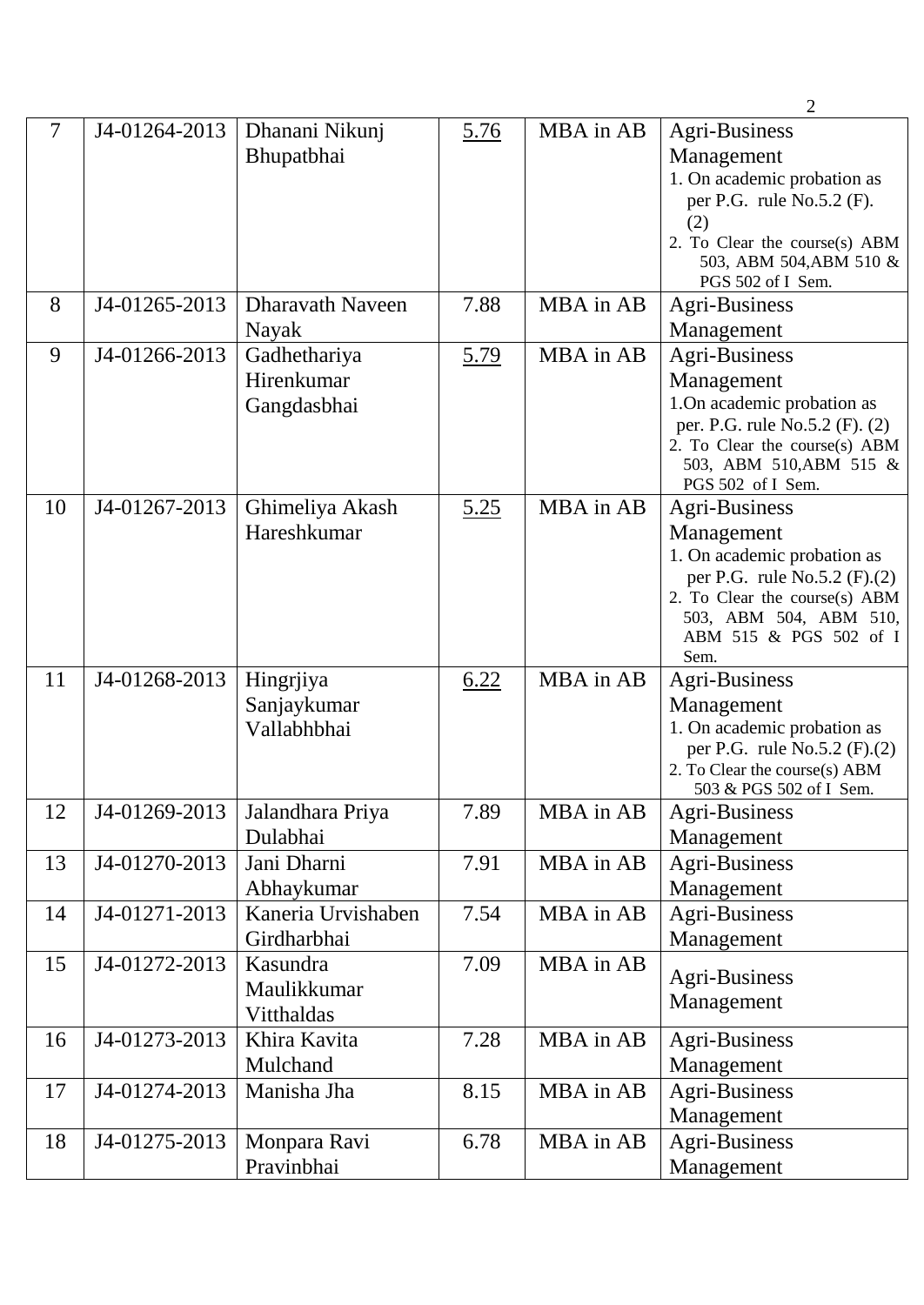|    |               |                      |      |           | 3                                        |
|----|---------------|----------------------|------|-----------|------------------------------------------|
| 19 | J4-01276-2013 | Nanera Reena         | 5.54 | MBA in AB | Agri-Business                            |
|    |               | Kanjibhai            |      |           | Management                               |
|    |               |                      |      |           | 1. On academic probation as              |
|    |               |                      |      |           | per P.G. rule No.5.2 (F). (2)            |
|    |               |                      |      |           | 2. To Clear the course(s) ABM            |
|    |               |                      |      |           | 503, ABM 515 & ABM 538 of<br>I Sem.      |
| 20 | J4-01277-2013 | Pancholi Ravi        | 6.57 | MBA in AB | <b>Agri-Business</b>                     |
|    |               | Harivadan            |      |           | Management                               |
| 21 | J4-01278-2013 | Patoliya Kauishik    | 6.36 | MBA in AB | <b>Agri-Business</b>                     |
|    |               | Devaraj              |      |           | Management                               |
|    |               |                      |      |           | 1. On academic probation as              |
|    |               |                      |      |           | per P.G. rule $No.5.2$ (F).              |
|    |               |                      |      |           | (2)                                      |
|    |               |                      |      |           | 2. To Clear the course(s) ABM            |
| 22 | J4-01279-2013 | Sanjiv Kumar         | 7.29 | MBA in AB | 515 & PGS 502 of I Sem.<br>Agri-Business |
|    |               |                      |      |           | Management                               |
| 23 | J4-01280-2013 | Satasiya Mayaben     | 4.62 | MBA in AB | <b>Agri-Business</b>                     |
|    |               | Rameshbhai           |      |           | Management                               |
|    |               |                      |      |           | 1. On academic probation as              |
|    |               |                      |      |           | per P.G. rule No.5.2 (F). (2)            |
|    |               |                      |      |           | 2. To Clear the course(s) ABM            |
|    |               |                      |      |           | 503, ABM 504, ABM 510,                   |
|    |               |                      |      |           | ABM 515, ABM 538 & PGS<br>502 of I Sem.  |
| 24 | J4-01281-2013 | Seidu Kormla Gyibo   | 6.88 | MBA in AB | Agri-Business                            |
|    |               |                      |      |           | Management                               |
| 25 | J4-01282-2013 | Shuhagiya            | 6.64 | MBA in AB | <b>Agri-Business</b>                     |
|    |               | Chintakkumar         |      |           | Management                               |
|    |               | <b>Babulal</b>       |      |           | 1. To Clear the course(s) PGS            |
|    |               |                      |      |           | 502 of I Sem.                            |
| 26 | J4-01283-2013 | Suvagiya Daya        | 7.64 | MBA in AB | Agri-Business                            |
|    |               | Ramanikbhai          |      |           | Management                               |
| 27 | J4-01284-2013 | <b>Tank Pintuben</b> | 6.97 | MBA in AB | <b>Agri-Business</b>                     |
|    |               | Vrajlal              |      |           | Management                               |
| 28 | J4-01285-2013 | Vachhani Renish      | 7.25 | MBA in AB | <b>Agri-Business</b>                     |
|    |               | Kishorbhai           |      |           | Management                               |
| 29 | J4-01286-2013 | Vaghamshi Kinjal     | 6.04 | MBA in AB | Agri-Business                            |
|    |               | Gunvantray           |      |           | Management                               |
|    |               |                      |      |           | 1. On academic probation as              |
|    |               |                      |      |           | per P.G. rule $No.5.2$ (F).<br>(2)       |
|    |               |                      |      |           | 2. To Clear the course(s) ABM            |
|    |               |                      |      |           | 503 & ABM 504, of I Sem.                 |